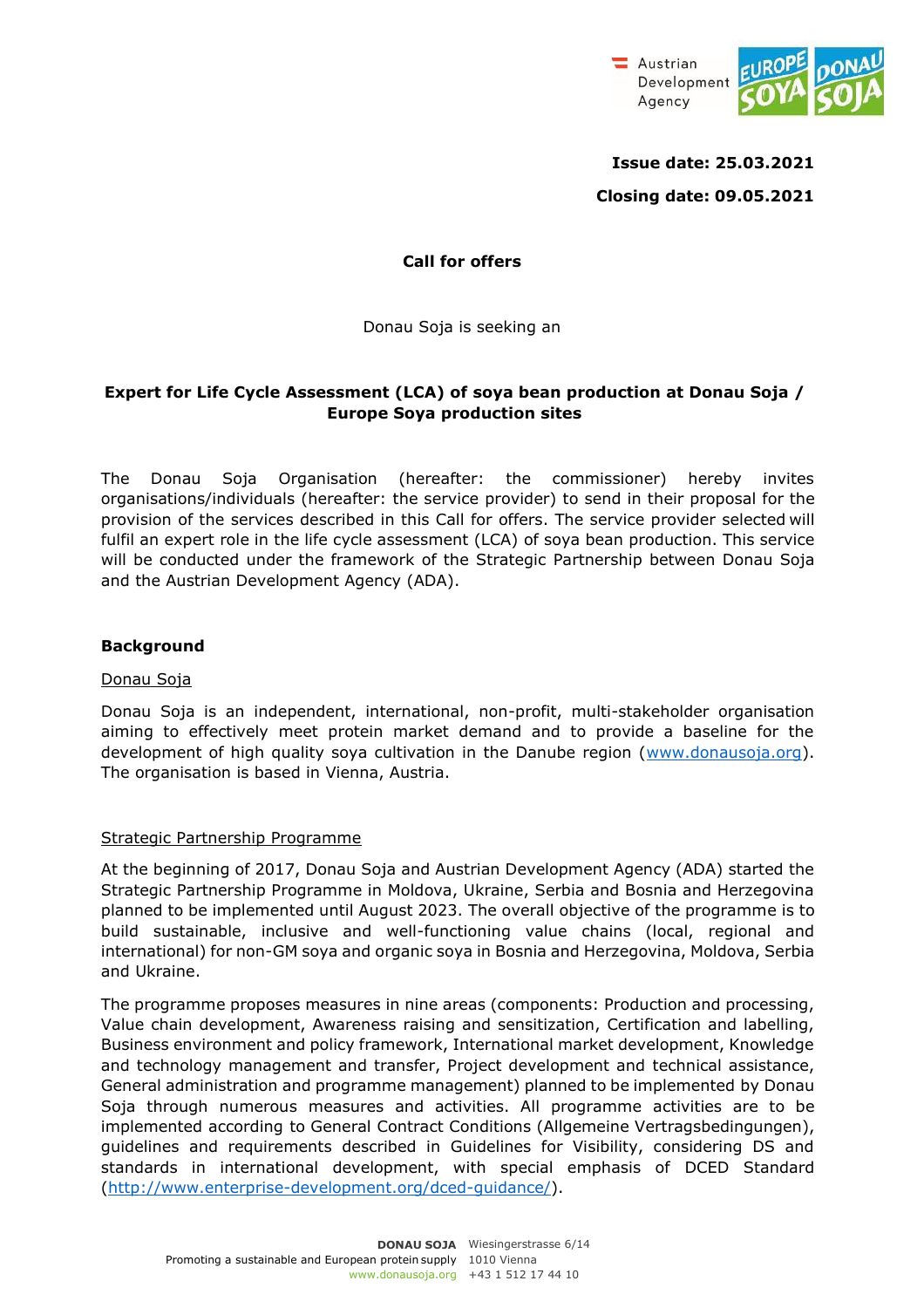

#### **The work of the expert**

Goal: develop LCA datasets of Donau Soja / Europe Soya-certified soya beans on country level (in compliance with requirements of relevant LCA databases)

### Scope:

The functional unit of the LCA is defined as 1 kg of Donau Soja / Europe Soya-certified soya beans from most relevant Donau Soja / Europe Soya production regions (up to five European countries, e.g. Ukraine, Serbia, Croatia, Romania, Russia).

*Note: the actual countries and number of countries will be defined with the service provider; The service provider is requested to provide a modular offer for up to five countries considering decrease in additional costs per additional country.* 

In the LCA all relevant impact categories shall be assessed, following applicable international guidance (e.g. PEFCR feed<sup>1</sup>, FAO-LEAP<sup>[2](#page-1-0)</sup>).

The assessment shall be based on the following data sources (not exhaustive):

- Primary data on agricultural production: Starting with direct Land Use Change (dLUC) as far as applicable; the inputs (seeds, fertilisers, pesticides, diesel, electricity, water...) and transport of the beans to the "entry into the European market". (e.g. the farm gate for large farms delivering directly to oil mills, or the nearest warehouse, including transport (with tractor) to the warehouse).
- <span id="page-1-0"></span>• Optional satellite images: For land that was converted more than 20 years ago, no Land Use Change (LUC) is included in the calculation of the climate impact (in line with the FAO-LEAP approach<sup>2</sup>).

*The assessment shall be in line with international standards and norms (ISO 14040/44) and in line with requirements for branded datasets of international databases (e.g. Agrifootprint, GFLI), including requirements on critical review by an independent third party.* 

The following phases and services are foreseen:

1. Preparation of LCA

The service provider will participate in a Kick-off Workshop with Donau Soja. The service provider will prepare methodology for the study, define a benchmark for comparison and prepare data sheets for data collection incl. mandatory activity data (yields, fertiliser use etc.).

2. Data collection and interpretation

The service provider is available for requests during data collection. Data collection coordination and execution will be done by Donau Soja staff. The service provider analysis and interprets the data. The results (including hot spot analysis) are presented to Donau Soja.

**DONAU SOJA** Wiesingerstrasse 6/14 Promoting a sustainable and European protein supply 1010 Vienna

[www.donausoja.org](http://www.donausoja.org/) +43 1 512 17 44 10

<sup>&</sup>lt;sup>1</sup> PEFCR feed for food producing animals:

[https://ec.europa.eu/environment/eussd/smgp/pdf/PEFCR\\_feed.pdf](https://ec.europa.eu/environment/eussd/smgp/pdf/PEFCR_feed.pdf)  <sup>2</sup> <http://www.fao.org/3/mj751e/mj751e.pdf>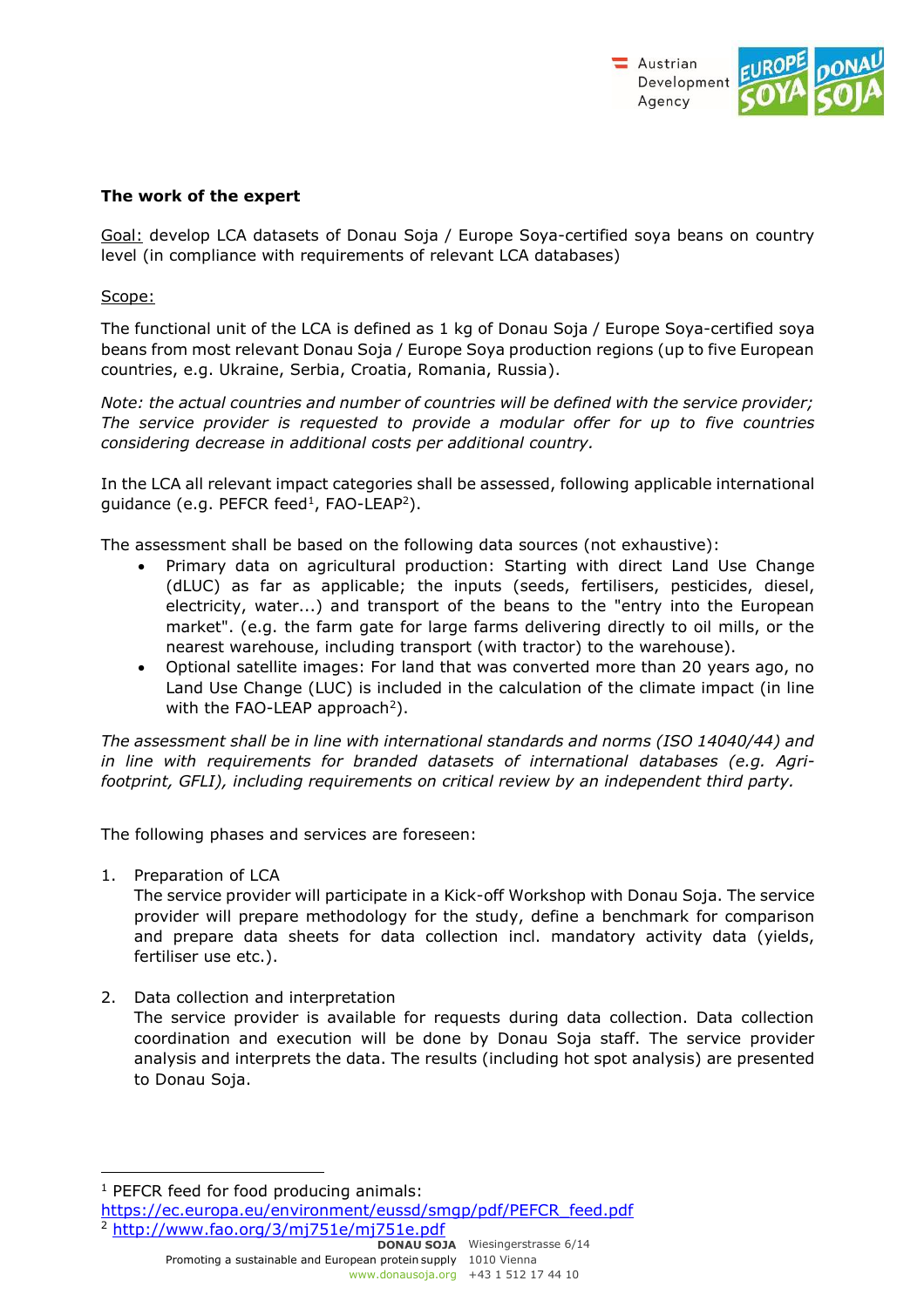

3. Reporting

The service provider reports on the results in form of a report for publication. Additional technical details (incl. overview of all data sources used) are provided in a separate internal report.

The service provider will be contracted to deliver the following intermediary and end products:

- 1. LCA of soya beans from Donau Soja / Europe Soya cultivation in up to five European countries (with a focus on SEE/CEE)
- 2. An intermediary presentation to discuss the main findings with the commissioner
- 3. A final report for publication explaining the assumptions, methodology, results and interpretation of results
- 4. A technical document stating all resources used to develop the calculations
- 5. Dataset available in international databases

Donau Soja supports the service provider by establishing contacts with partners in the supply chain and facilitating cooperation with the respective producers and experts and by providing information and evidence in regard to dLUC.

Donau Soja does not provide access to LCA databases and cannot cover costs for such access.

#### **Requirements**

The service provider shall meet the following requirements:

- Excellent record on LCA of agricultural products, including soya beans
- Access to LCA databases
- Solid research and analytical skills;
- Ability to write clearly and concisely in English;

In addition, the service provider is required to support high standards of social and environmental performance in the project and demonstrate gender and diversity competences.

The assignment is part-time/ short term, and the services will be provided based on a work plan mutually agreed between the service provider and Donau Soja Organisation.

The service provider is expected to use his/her own office and technical equipment.

## **Reporting**

The service provider will report directly to the *Project Manager Sustainability.*

Close cooperation with Donau Soja team is required in regards to European soya supply chains.

The service provider is expected to submit written reports on work conducted twice (intermediate presentation and final report).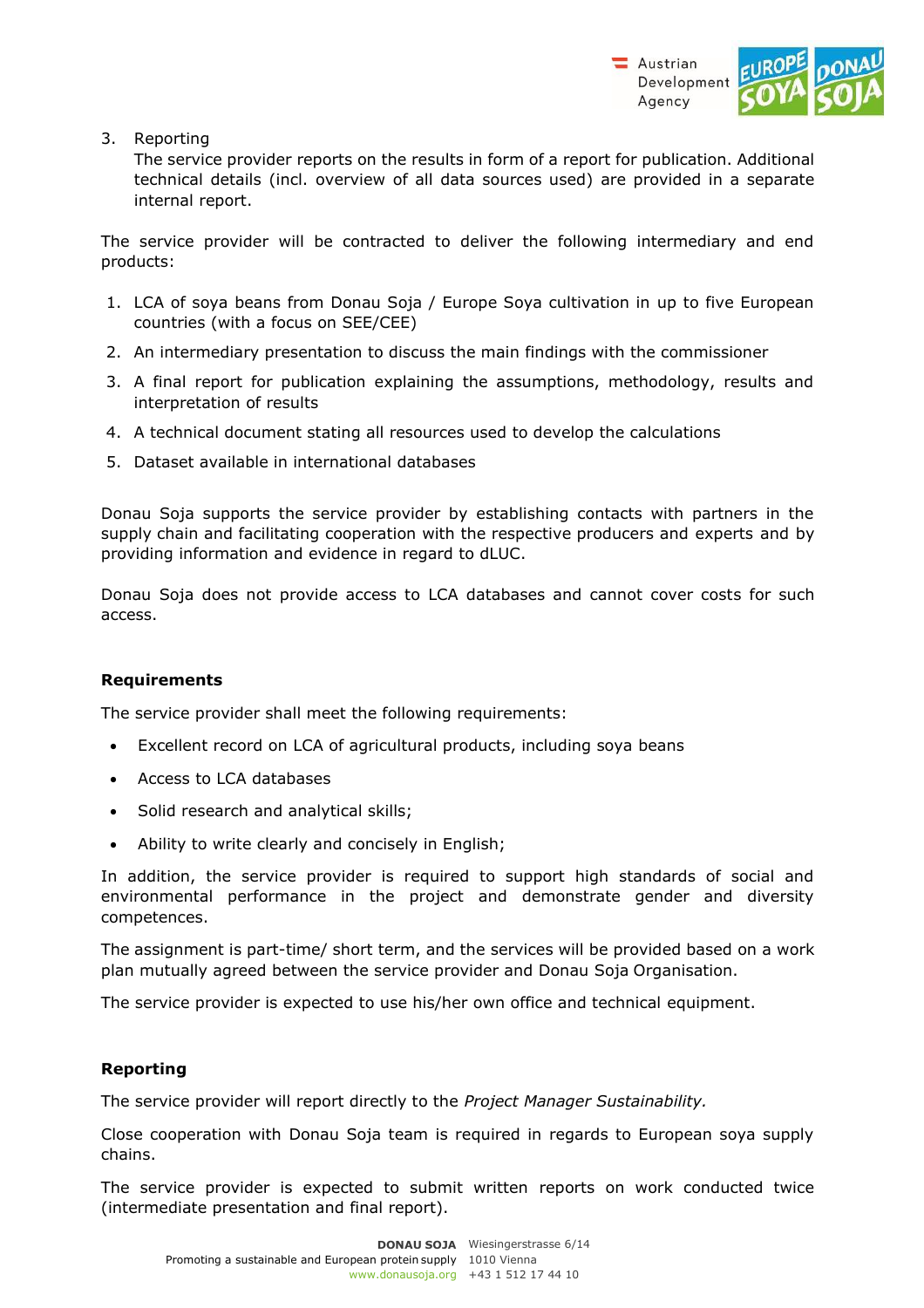

The service provider is expected to keep records of time, cost and activities spent on the project.

Additionally, outputs (such as Intermediary presentation, final report) can be considered as proof of expert work.

#### **Remuneration**

The service provider will work under a framework agreement.

Remuneration installments will be based on offer and agreement between Donau Soja and the service provider. The detailed remuneration plan will be defined in the framework agreement.

Payments will be done based on issued invoices.

The fees will be paid based on services provided - against accepted time recording and other agreed terms.

Travel costs and other cost can be paid directly by the contractor or by the service provider - against proof of evidence - (incl. written confirmation of contractor, invoices for transportation, tickets/boarding passes, hotel invoices, entrance tickets etc.)

### **Selection criteria**

The evaluation will be done based on following criteria:

- 1. Price
- 2. Strategic approach proposal (understanding of task, plausibility, level of detail)
- 3. Detailed plan for each work package of the assignment (incl. methodology, timeframe, budget,...)
- 4. Professional experience with LCA of agricultural products, including soya beans
- 5. Professional experience with assessing Land Use Change (LUC) as part of an LCA, experience of assessing LUC in relation to certification schemes is an asset
- 6. Reputation of service provider/references
- 7. Fulfilment of the formal requirements defined in the ToR
- 8. English language skills